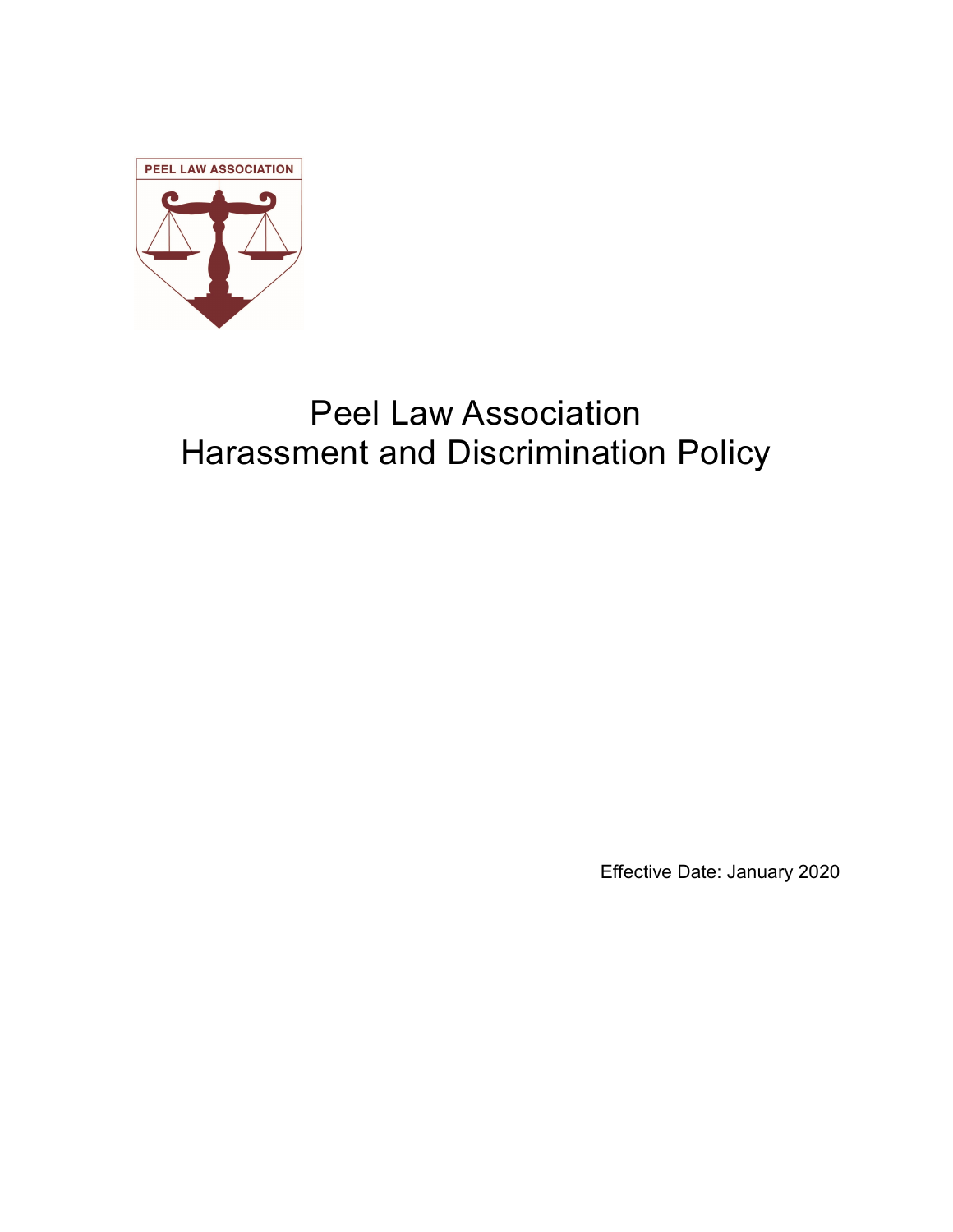# **Contents**

| 1.             |                                                                                      |  |
|----------------|--------------------------------------------------------------------------------------|--|
| 2.             |                                                                                      |  |
| 3.             |                                                                                      |  |
| 4.             |                                                                                      |  |
| 5.             |                                                                                      |  |
| 6.             |                                                                                      |  |
| 7 <sub>1</sub> |                                                                                      |  |
|                |                                                                                      |  |
|                |                                                                                      |  |
|                |                                                                                      |  |
| 2.             |                                                                                      |  |
| 3.             |                                                                                      |  |
|                | Procedure for Resolving and Investigating Harassment and Discrimination Complaints 9 |  |
| 2.             |                                                                                      |  |
| 3.             |                                                                                      |  |
| 4.             |                                                                                      |  |
| 5.             |                                                                                      |  |
| 6.             |                                                                                      |  |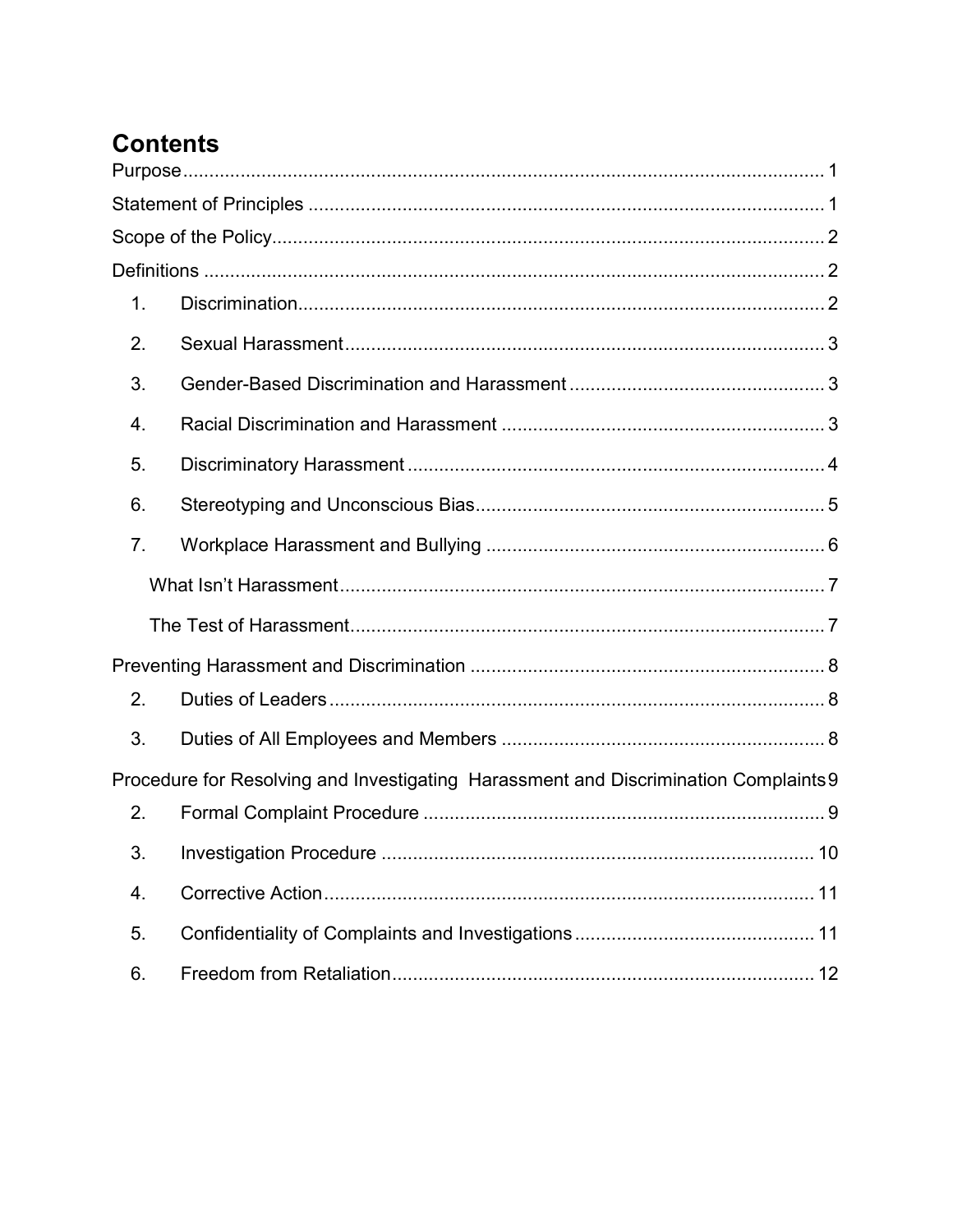# **PURPOSE**

Peel Law Association ("PLA") is committed to providing and maintaining an environment based on respect for the dignity and rights of everyone. This document outlines our guiding principles, policy and procedure for preventing and addressing harassment and discrimination.

# STATEMENT OF PRINCIPLES

The following principles inform and guide this policy:

- Harassment and discrimination are serious issues that are demeaning to human dignity and are unacceptable in any environment, including one in which the equitable practice of law is encouraged.
- As a professional association, it is particularly important that we continue to uphold our fundamental commitments to equality and human rights.
- PLA's employees, association members, Board members and others have the right to work and access PLA's services and facilities in an environment that is free from harassment and discrimination.
- PLA will not tolerate harassment or discrimination against any employee, association member, Board member or others, and will strive to create an environment free from harassment and discrimination.
- PLA will act upon complaints of harassment and discrimination promptly and fairly, and with due regard for confidentiality.
- PLA prohibits reprisal or threats of reprisal against any of its employees, association members, or Board members who make use of this policy or participate in the investigation or resolution of a complaint under this policy.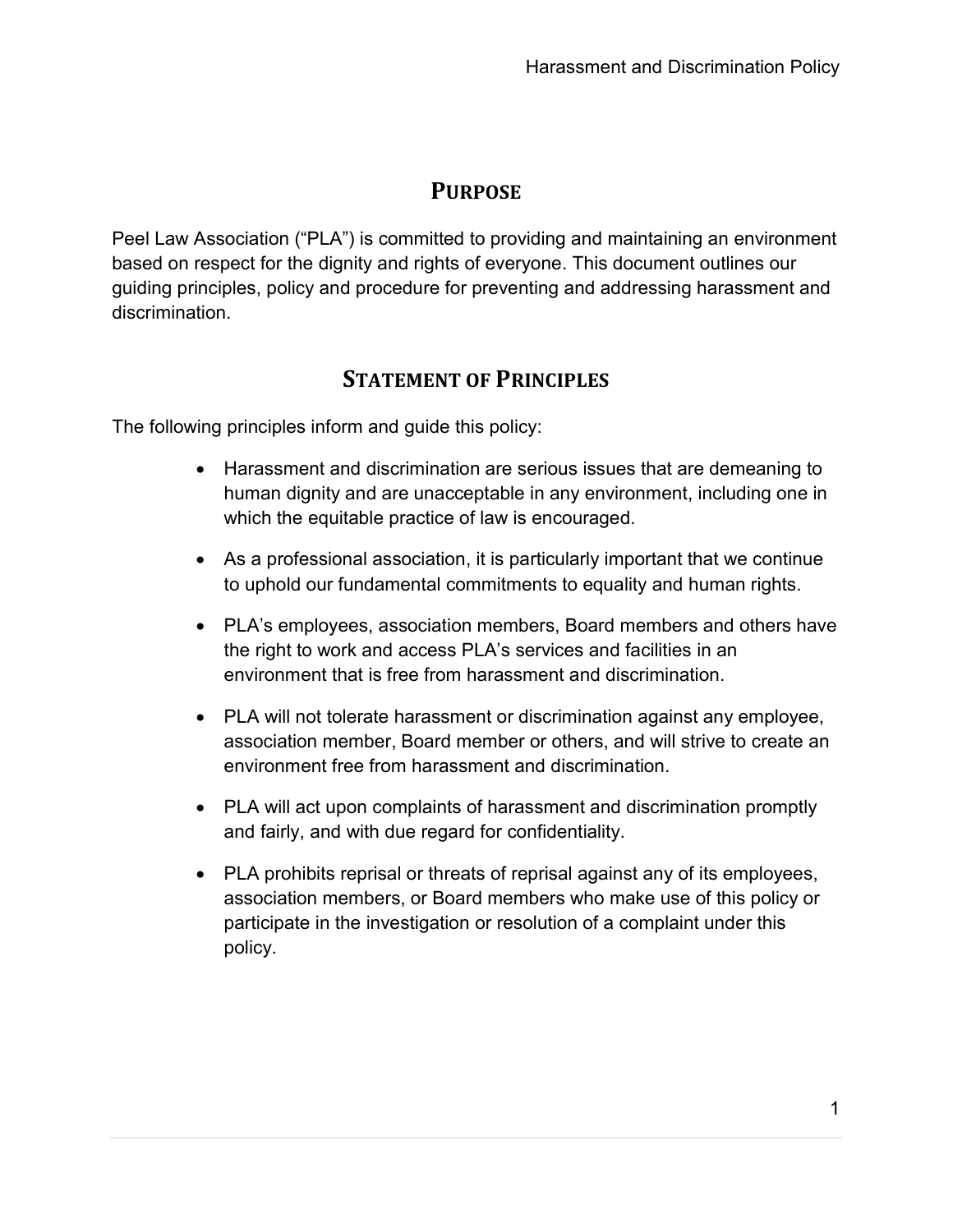# SCOPE OF THE POLICY

This policy applies to all employees, association members, members of the Board of Directors, and others as appropriate. It applies at all PLA facilities, in which someone is engaged in work-related activities. This includes, but is not limited to:

- the lounge;
- the robing room; and
- the library.

This policy also applies to situations in which an individual is harassed or discriminated against by third parties at the above facilities, although the available remedies may be constrained in this situation.

# **DEFINITIONS**

#### 1. Discrimination

Discrimination includes any distinction, exclusion or preference based on the protected grounds in the Ontario Human Rights Code, which nullifies or impairs equality of opportunity in employment, equality in the terms and conditions of employment, or equality in terms of accessing PLA's facilities, services and resources.

The protected grounds of discrimination are:

- race, colour, ancestry, citizenship, ethnic origin or place of origin;
- creed (religion);
- age;
- sex (including pregnancy and breastfeeding);
- gender identity and gender expression;
- sexual orientation;
- family, marital (including same-sex partnership) status;
- disability or perceived disability; or
- a record of offences for which a pardon has been granted under the Criminal Records Act (Canada) and has not been revoked, or an offence in respect of any provincial enactment.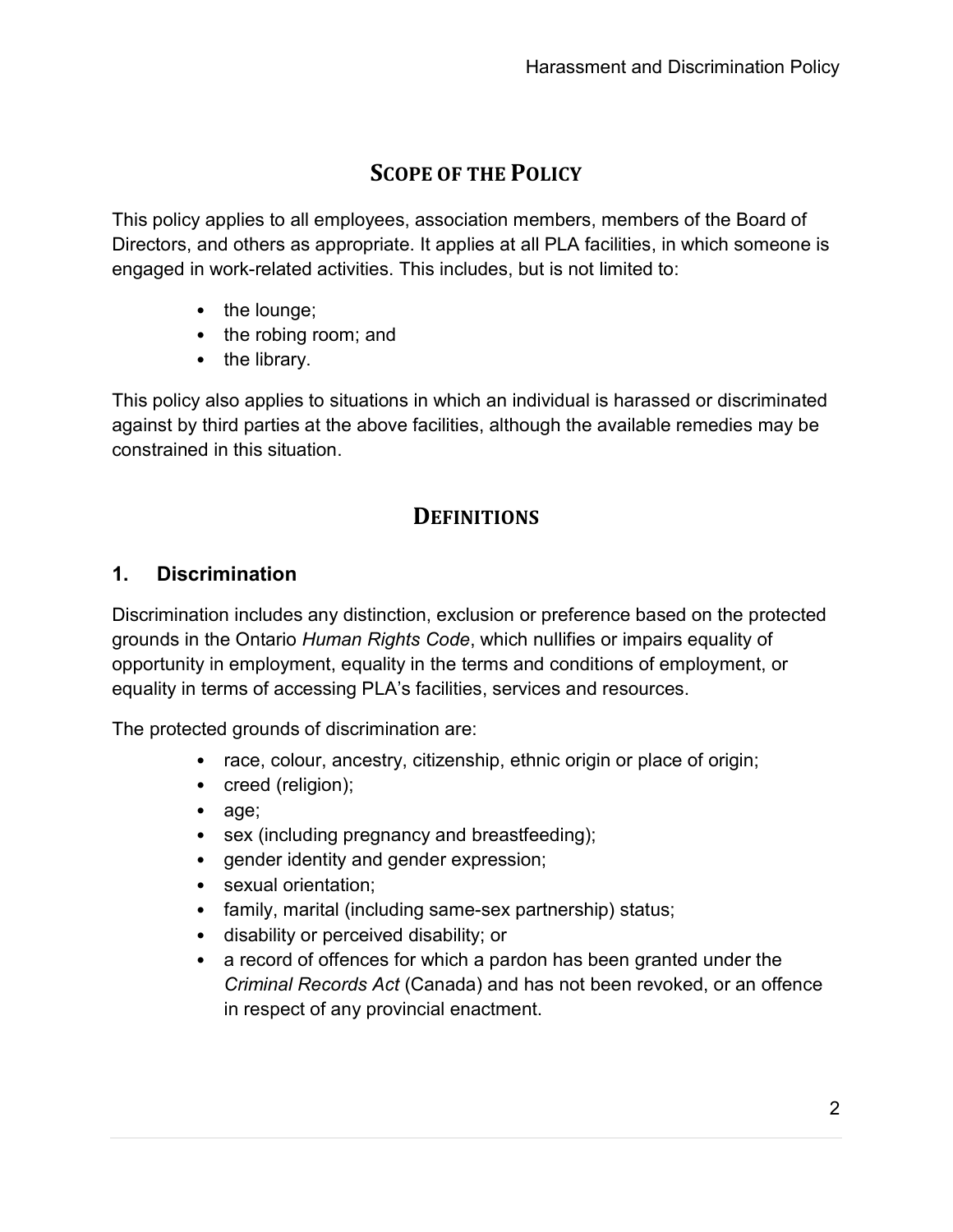# 2. Sexual Harassment

Sexual harassment includes conduct or comments of a sexual nature that the recipient does not welcome or that offend them. It also includes negative or inappropriate conduct or comments that are not necessarily sexual in nature, but which are directed at an individual because of their gender.

Some examples of sexual harassment are:

- sexual advances or demands that the recipient does not welcome or want;
- threats, punishment or denial of a benefit for refusing a sexual advance;
- offering a benefit in exchange for a sexual favour;
- leering (persistent sexual staring);
- displaying sexually offensive material such as posters, pictures, calendars, cartoons, screen savers, pornographic or erotic web sites or other electronic material;
- distributing sexually explicit e-mail messages or attachments such as pictures or video files;
- sexually suggestive or obscene comments or gestures;
- unwelcome remarks, jokes, innuendoes, propositions or taunting about a person's body, clothing or sex;
- persistent, unwanted attention after a consensual relationship ends;
- physical contact of a sexual nature, such as touching or caressing; and
- sexual assault.

# 3. Gender-Based Discrimination and Harassment

The Ontario Human Rights Commission describes gender-based discrimination and harassment as "any behaviour that polices and reinforces traditional heterosexual gender norms." It can be considered a form of sexual harassment.

Gender-based harassment is often the result of subtle unconscious beliefs, biases and prejudices that can influence decisions and behaviour without necessarily involving the knowledge or intention of those involved.

# 4. Racial Discrimination and Harassment

The Ontario Human Rights Commission describes racism as: "any distinction, conduct or action, whether intentional or not, but based on a person's race, which has the effect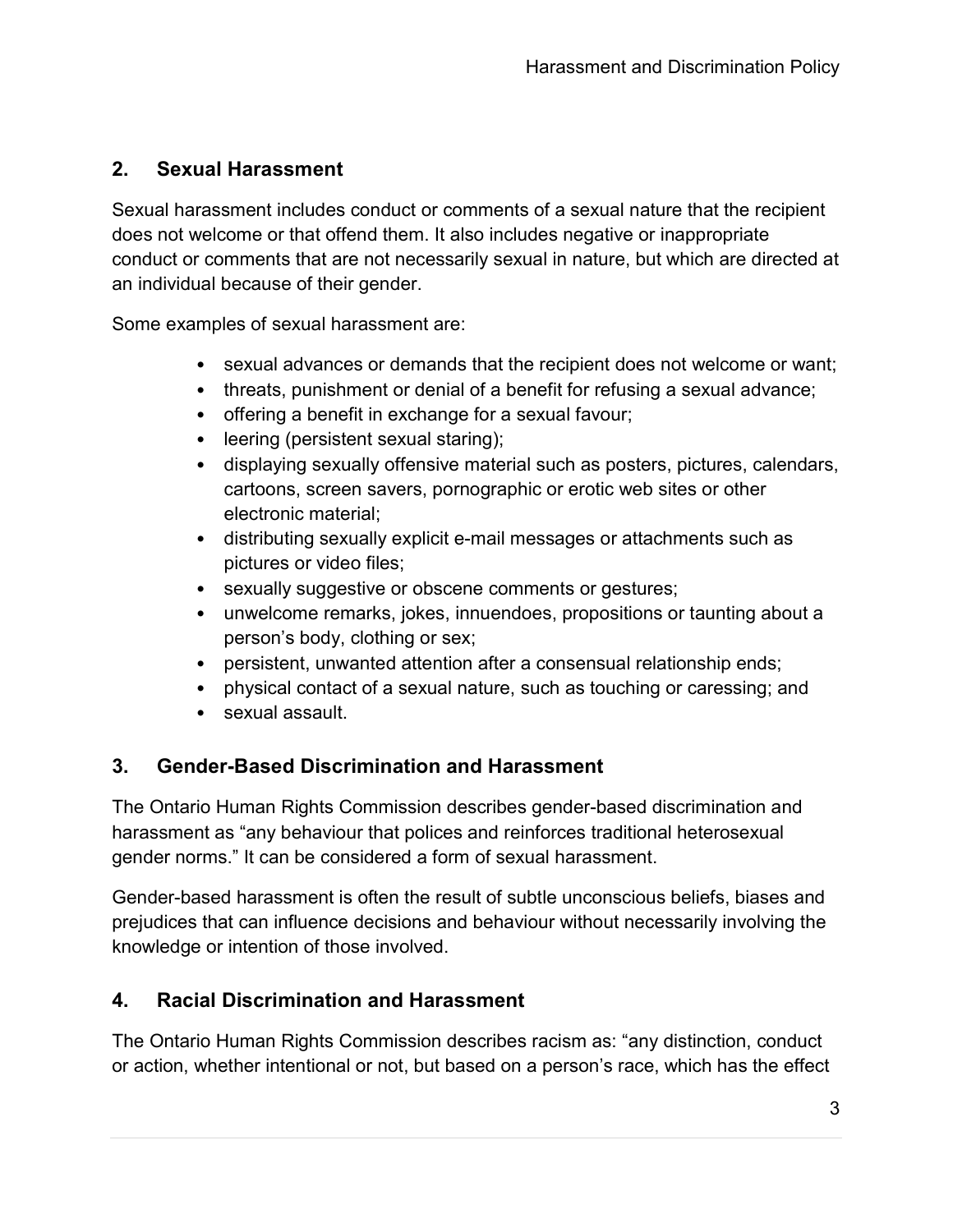of imposing burdens on an individual or group, not imposed upon others or which withholds or limits access to benefits available to other members of society".

Racial discrimination and harassment can be overt or may reflect stereotypical attitudes or beliefs about race. It can also be systemic.

Some examples of racial harassment are:

- racial epithets, slurs or jokes;
- being subjected to racial name calling or nicknames;
- racial cartoons or graffiti;
- comments ridiculing individuals because of race-related characteristics;
- singling out an individual for teasing or jokes related to race, ancestry, place of origin or ethnic origin;
- being subjected to inappropriate references to racist organization; and
- circulating racially offensive jokes, pictures or cartoons by e-mail or having a racially offensive screensaver.

#### 5. Discriminatory Harassment

Discriminatory harassment includes comments or conduct based on the protected grounds in the Ontario Human Rights Code, which the recipient does not welcome or that offend them.

Some examples of discriminatory harassment include:

- offensive comments, jokes or behaviour that disparage or ridicule a person's membership in one of the protected grounds, such as race, religion or sexual orientation;
- imitating a person's accent, speech or mannerisms;
- persistent or inappropriate questions about whether a person is pregnant, has children or plans to have children; or
- inappropriate comments or jokes about an individual's age, sexual orientation, gender identity and gender expression.

Harassing comments or conduct can poison someone's working environment, making it a hostile or uncomfortable place to work, even if the person is not being directly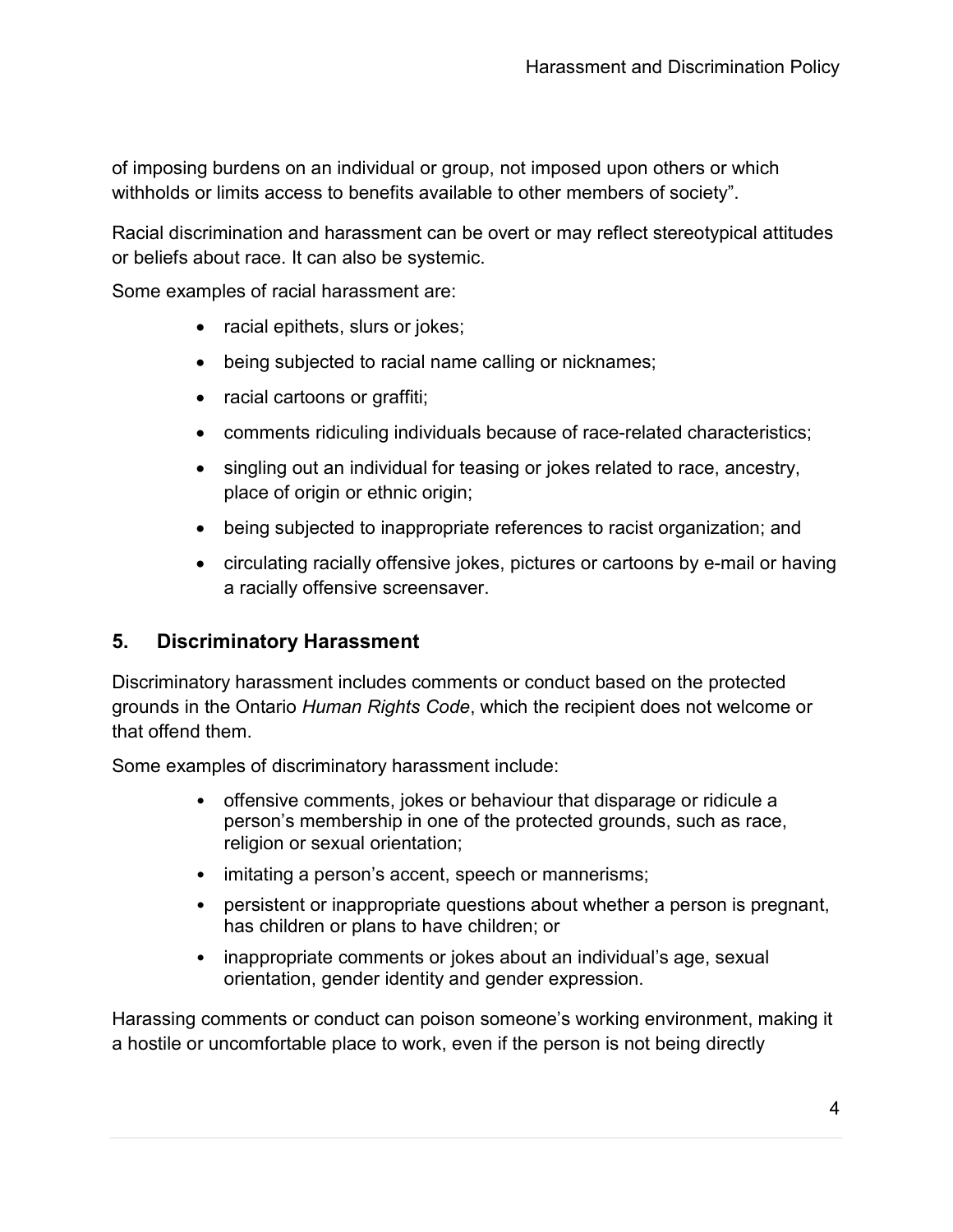targeted. This is commonly referred to as a **poisoned working environment** and it is also a form of harassment.

Some examples of actions that can create a poisoned work environment include:

- displaying offensive or sexual materials such as posters, pictures, calendars, web sites or screen savers;
- distributing offensive e-mail messages, or attachments such as pictures or video files;
- practical jokes that embarrass or insult someone; or
- jokes or insults that are offensive, racist or discriminatory in nature.

#### 6. Stereotyping and Unconscious Bias

PLA wishes to create a diverse and equal opportunity workplace where all our employees, association members and Board members are treated fairly and equally.

A challenge in achieving this goal is that people naturally develop biases which affect decision-making. This means that even when we are trying our best to treat everyone equally, someone's personal characteristics such as their sex, race, age or religion might be influencing our decisions unintentionally – and we might not even be aware of it.

This tendency to make biased judgments unintentionally, without realizing we're doing it, is called "unconscious bias" (or "implicit bias").

It's important to understand our biases so that we can control for them and, as much as possible, prevent them from affecting our decisions. This will help us treat our employees fairly and ensure we are hiring and promoting the best candidates, regardless of any irrelevant personal characteristics.

Having unconscious biases does not mean that someone hates or targets other groups of people and the good news is that we can learn to recognize our unconscious biases so that they don't affect our decisions.

The first step in combatting unconscious bias is simply to be aware of it. The more your unconscious biases become conscious, the more you can do to control them.

Here are some general strategies for combatting unconscious bias:

- Learn as much as possible about unconscious bias. The more you know, the easier it will be to recognize when it is happening to you.
- Before you make a decision that will impact someone else with whom you are interacting in a professional capacity, ask yourself why you are making that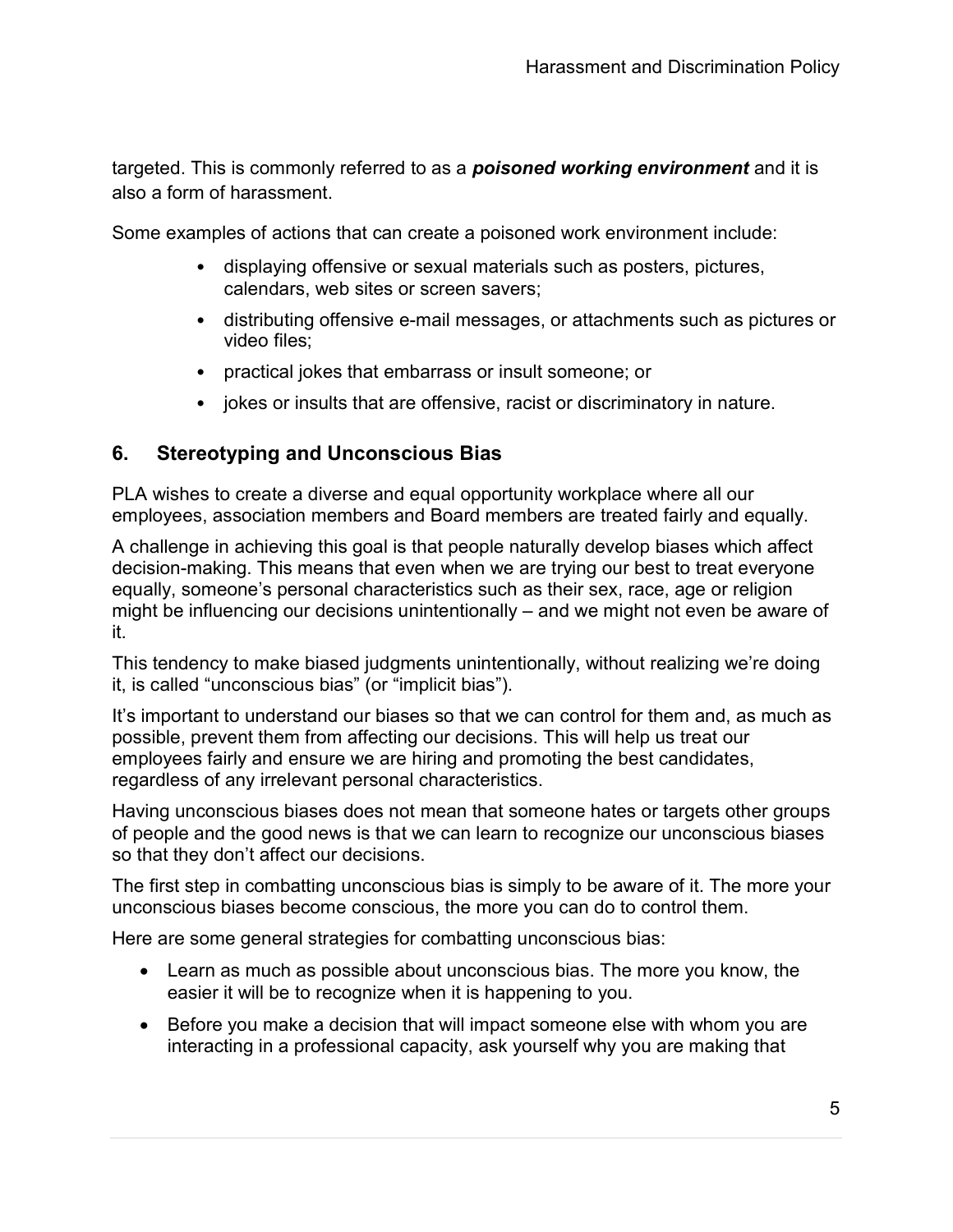decision. Try to separate objective reasons and facts from reasons that are based on feelings, instincts, or stereotypes.

- Play "devil's advocate" against your own decision to see if you can defend it if it is challenged.
- Work on developing your empathy. Try to put yourself in the shoes of people who come from different personal backgrounds.

#### 7. Workplace Harassment and Bullying

Workplace harassment is a health and safety issue that is covered under the Occupational Health and Safety Act. It defines workplace harassment as:

> Engaging in a course of vexatious comment or conduct against a worker in a workplace that is known or ought reasonably to be known to be unwelcome.

Workplace harassment may have some or all of the following components:

- it is generally repetitive, although a single serious incident may constitute workplace harassment if it undermines the recipient's psychological or physical integrity and has a lasting harmful effect;
- it is hostile, abusive or inappropriate;
- it affects the person's dignity or psychological integrity; and
- it results in a poisoned work environment.

Some examples of workplace harassment are:

- verbally abusive behaviour such as yelling, insults, ridicule and name calling including remarks, jokes or innuendos that demean, ridicule, intimidate or offend;
- workplace pranks, vandalism, bullying and hazing;
- gossiping or spreading malicious rumours;
- excluding or ignoring someone, including persistent exclusion of a particular person from work-related social gatherings;
- persistently following someone or engaging in "stalking" behaviour, including on social media;
- a supervisor/manager undermining someone else's efforts by setting impossible goals, with short deadlines and deliberately withholding information that would enable a person to do their job;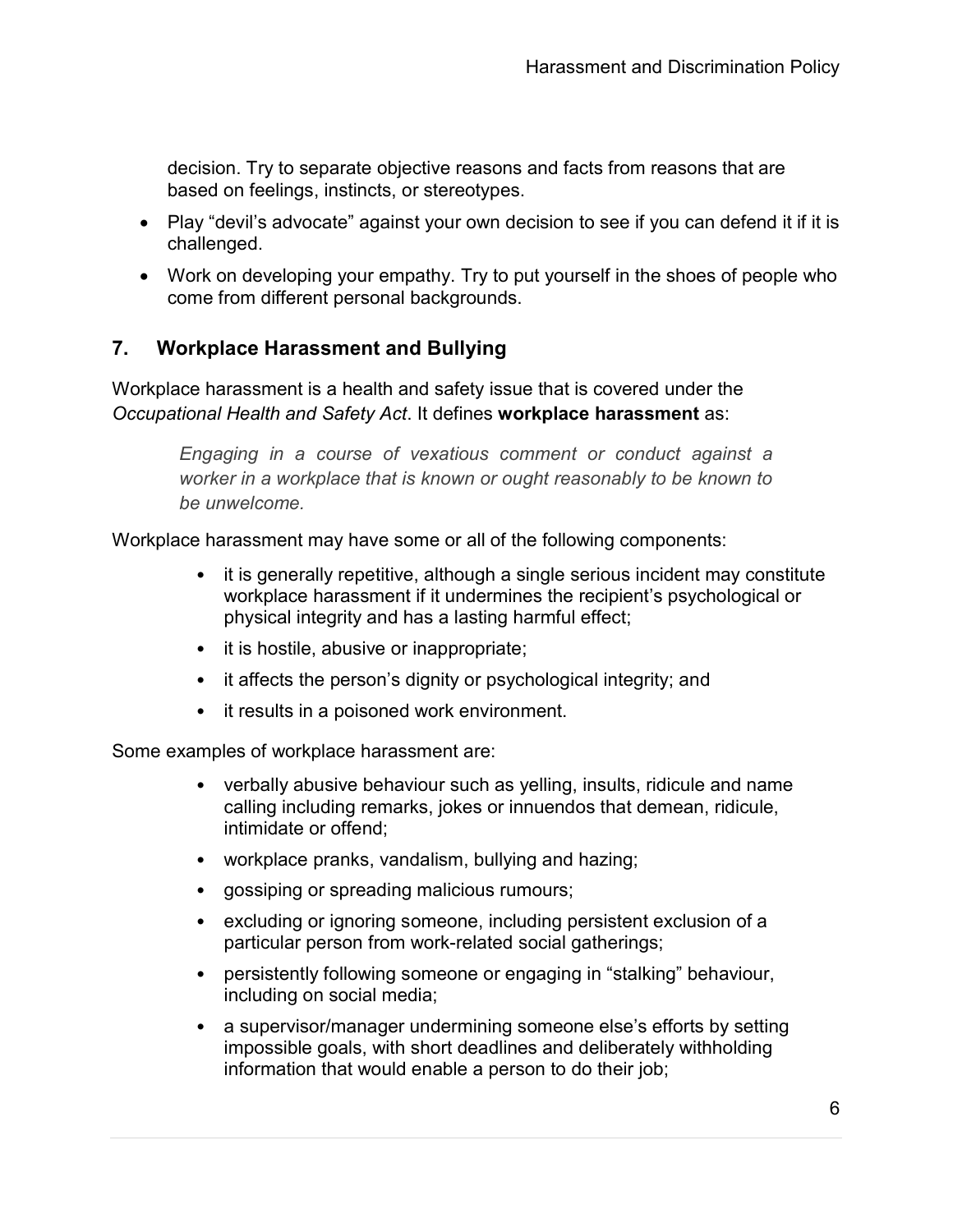- a supervisor/manager providing only demeaning or trivial tasks in place of normal job duties;
- humiliating someone;
- sabotaging someone else's work;
- displaying or circulating offensive pictures or materials;
- offensive or intimidating phone calls or emails;
- a supervisor/manager impeding an individual's efforts at promotions or transfers for reasons that are not legitimate; and
- making false allegations about someone in memos or other work-related documents.

#### What Isn't Harassment

Workplace harassment should not be confused with legitimate, reasonable management actions that are part of the normal work function, including:

- measures to correct performance deficiencies, such as placing someone on a performance improvement plan;
- imposing discipline for workplace infractions; or
- requesting medical documents in support of an absence from work.

It also does not include normal workplace conflict that may occur between individuals, or differences of opinion between co-workers.

#### The Test of Harassment

It does not matter whether you intended to offend someone. The test of harassment is whether you knew or should have known that the comments or conduct were unwelcome to the other person. For example, someone may make it clear through their conduct or body language that the behaviour is unwelcome, in which case you must immediately stop that behaviour.

Although it is commonly the case, the harasser does not necessarily have to have power or authority over the recipient. Harassment can occur from co-worker to coworker, member to employee, supervisor to employee and employee to supervisor.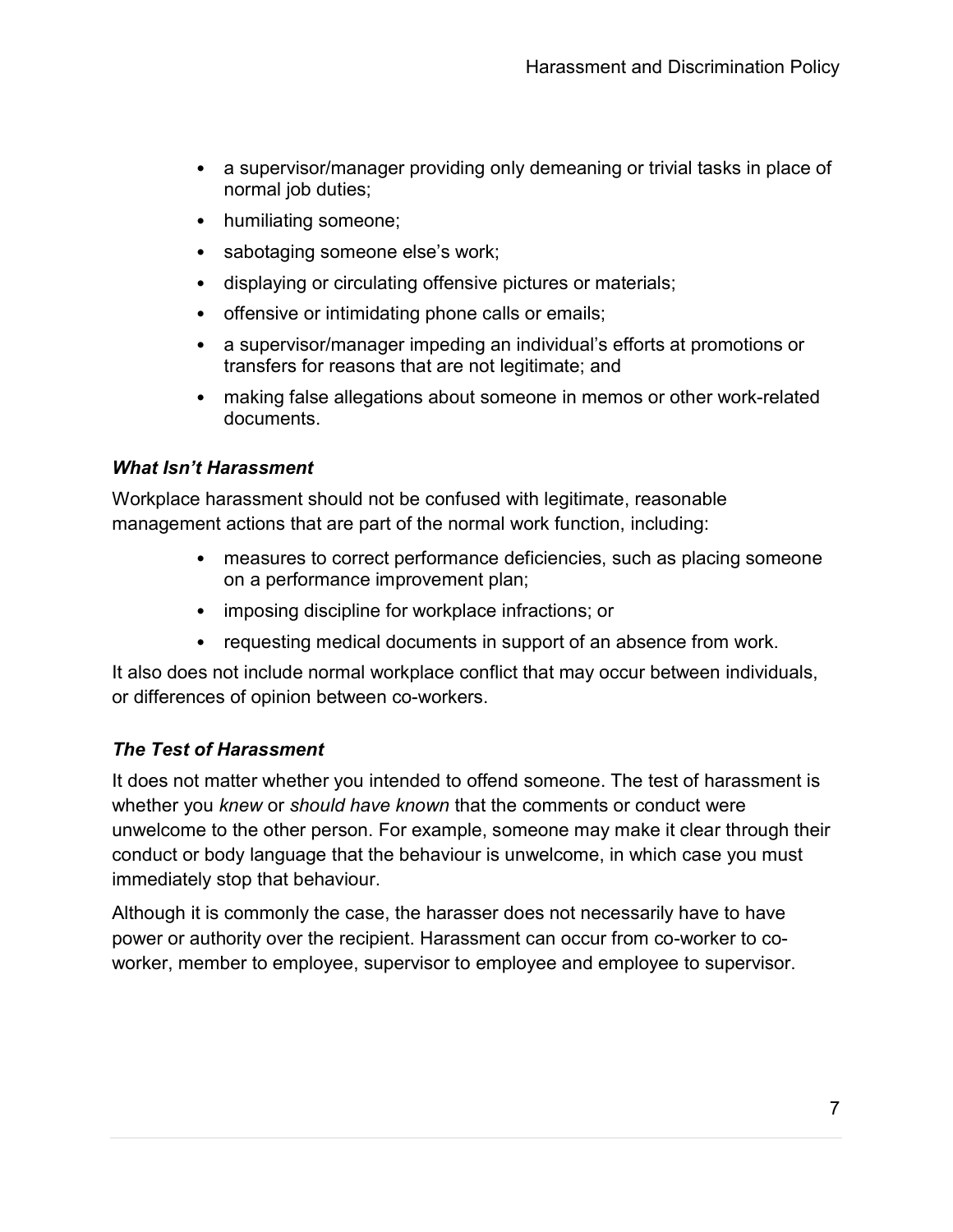# PREVENTING HARASSMENT AND DISCRIMINATION

It is our mutual responsibility to ensure that we create and maintain a harassment and discrimination-free workplace and facilities and that we address these behaviours and/or the threat of these behaviours from all possible sources (including association members, management, members of the Board of Directors, employees and strangers).

# 1. Peel Law Association's Commitment

PLA will do its part by not tolerating or condoning harassment or discrimination in its facilities. This includes making everyone in our organization aware of what behaviour is and is not appropriate, assessing the risk of such behaviour, investigating complaints and imposing suitable corrective measures.

# 2. Duties of Leaders

All administrators, managers, directors, and others in supervisory or leadership positions ("leaders") are required to be familiar with and to uphold this policy and procedure and to inform staff about its existence. Leaders are expected to assist in creating a harassment and discrimination-free environment and to immediately contact the Board of Directors if they receive a complaint of harassment or discrimination, or witness or become aware of harassing or discriminating behaviour.

# 3. Duties of All Employees and Members

You must do your part by ensuring that your behaviour does not violate this policy and by fostering an environment based on respect, that is free of harassment and discrimination. You are also required to report any harassing or discriminating behaviour of which you become aware.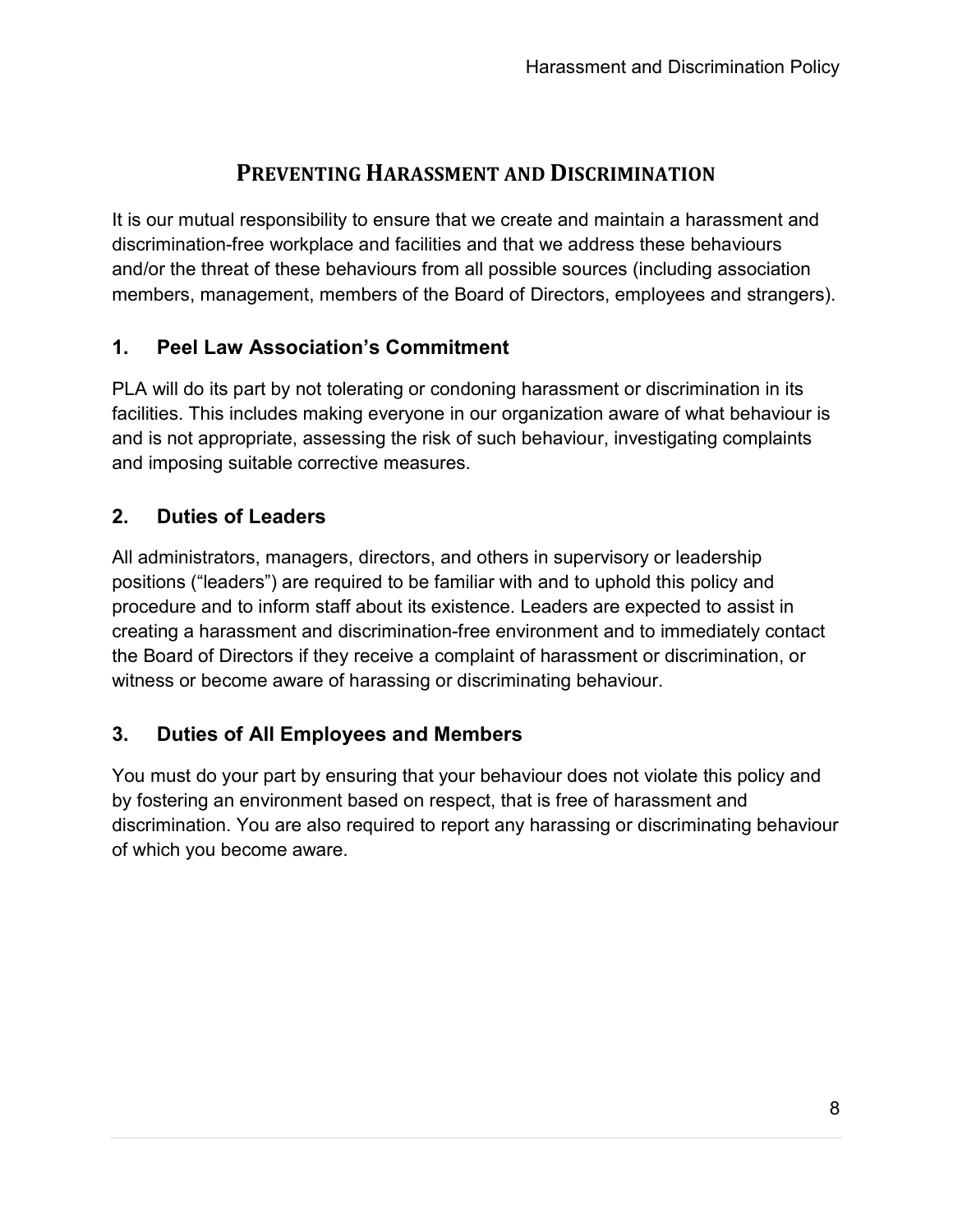# PROCEDURE FOR RESOLVING AND INVESTIGATING HARASSMENT AND DISCRIMINATION COMPLAINTS

### 1. Informal Procedure

When someone is engaging in behaviour that makes you uncomfortable, it is often helpful to tell the person to stop. Do so as soon as you receive any unwelcome comments or conduct. Although this may be difficult to do, telling the person you don't like their behaviour is often enough to stop it. However, if you are uncomfortable speaking directly to the person for any reason, you may wish to report it under the formal procedure below.

Some of the things you can say that might stop the behaviour include:

"I don't want you to do that." "Please stop doing or saying…" "It makes me uncomfortable when you …" "I don't find it funny when you …"

If the harassment or discrimination continues after you have confronted the individual, you may want to provide them with a written statement of the situation. Include specific details of the behaviours you consider to be harassing or discriminating and your request that the offending behaviour stop. Provide details of the next steps you plan to take if the harassment or discrimination does not stop e.g., that you will file a formal complaint. Make sure you keep a copy of this statement for yourself.

It helps to keep a record of any incident(s) that you experience. This includes when the harassment or discrimination started, what happened, whether there were any witnesses and what was your response.

# 2. Formal Complaint Procedure

You may report incidents of harassment/discrimination to the President of PLA. If the matter involves the President, you may report it to the Secretary of the Board of Directors. If the matter involves the President and Secretary, please report it to one of the Vice Presidents of the Board.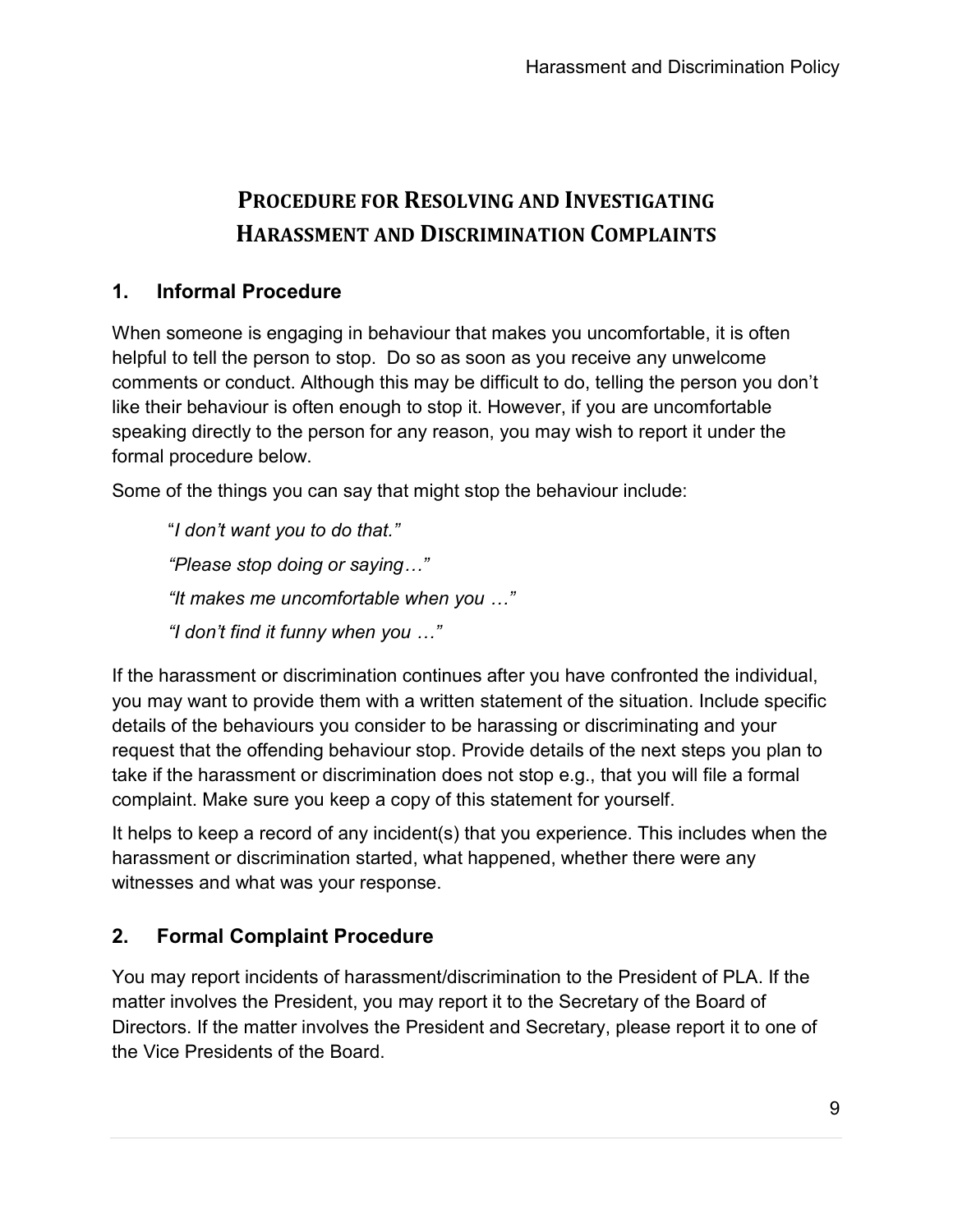Please provide written information about the complaint, including the name of the person you believe is harassing or discriminating against you, the place, date and time of the incident(s), and the names of any possible witnesses.

It is important that we receive your complaint as soon as possible so that the problem doesn't escalate or happen again. Once we receive your complaint, we will initiate a formal investigation, if it is necessary and appropriate to do so.

Discrimination and harassment are serious matters. Therefore, even if you decide not to make a formal complaint, we may still need to investigate incidents we become aware of and take steps to prevent further harassment or discrimination. For example, we may need to continue with an investigation if the allegations are serious or if there have been previous complaints or incidents involving the respondent.

Please note that it is our policy not to investigate anonymous complaints unless there are extenuating circumstances.

# 3. Investigation Procedure

PLA will commence an investigation as quickly as possible. We may choose to use either an internal or external investigator, depending on the nature of the complaint. Whether an internal or external investigator is used, PLA will ensure that the investigator is not the respondent, is not under the direct control of the respondent, and is able to conduct an objective investigation.

All employees, association members and members of the Board of Directors have a responsibility to co-operate in the investigation where applicable.

The investigation may include:

- interviewing the complainant and respondent to ascertain all of the facts and circumstances relevant to the complaint, including dates and locations
- interviewing any witnesses that the investigator determines are relevant
- reviewing any related documentation
- making notes of the investigation and maintaining them in a confidential file

It is PLA's goal to complete investigations within 90 days after receiving a complaint, where possible. Investigations may take longer than where there are extenuating circumstances such as one of the parties being on leave or more than five witnesses.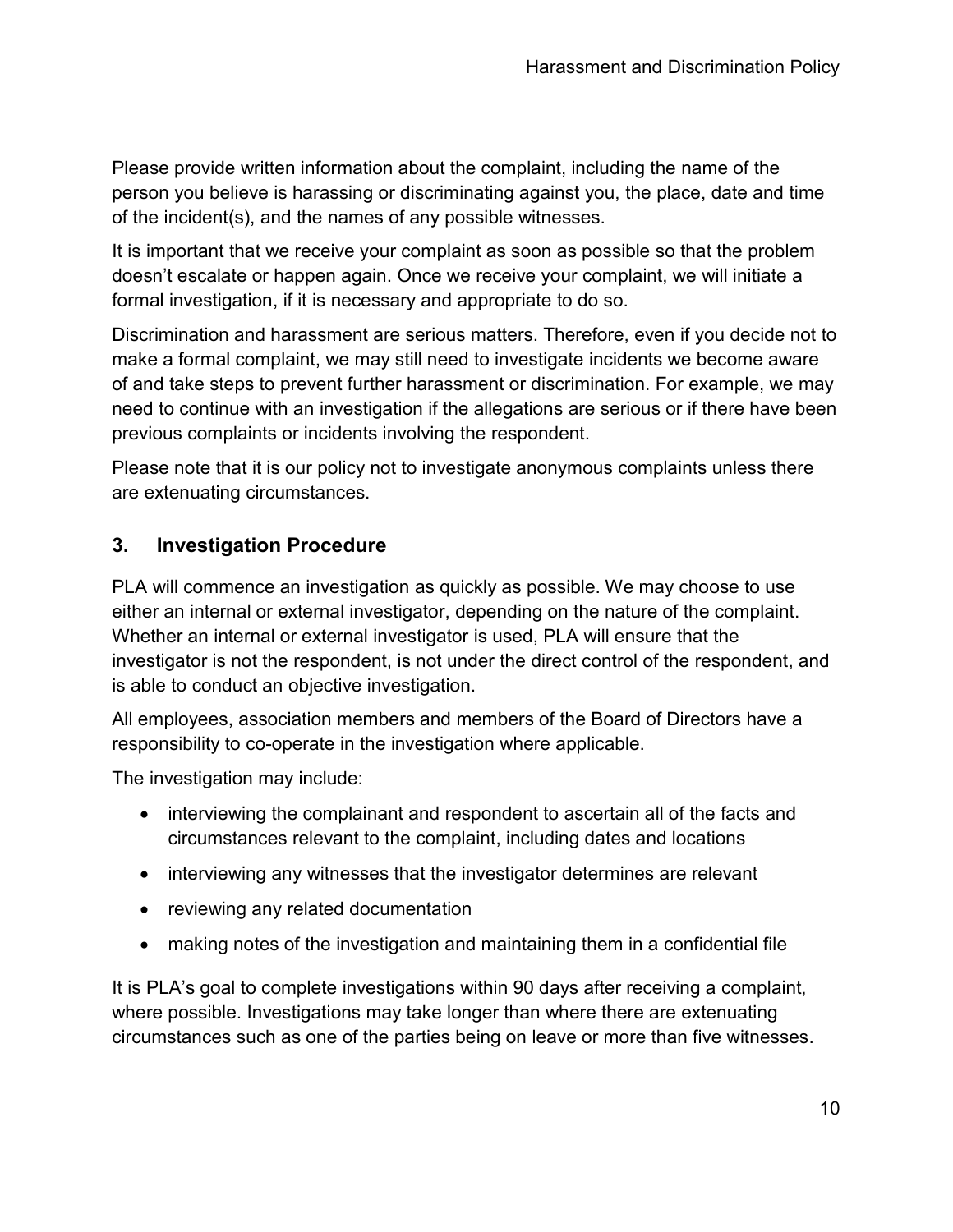Once the investigation is complete, the investigator will prepare a report of the findings and conclusion as to whether discrimination or harassment has occurred. The report will be provided to the President of the Board of Directors unless the President is one of the parties, in which case it will be provided to the Vice-Presidents. A summary of the findings will be provided to the complainant and respondent in writing, within 10 days of the investigation being concluded.

# 4. Confidentiality of Complaints and Investigations

We recognize the sensitive nature of harassment and discrimination complaints and we will keep all complaints confidential, to the extent that we are able to do so. We will only release as much information as is necessary to investigate and respond to the complaint or situation (e.g. disciplinary action) or if required to do so by law.

Out of respect for the relevant individuals, it is essential that the complainant, respondent, witnesses and anyone else involved in the formal investigation of a complaint maintain confidentiality throughout the investigation and afterwards.

# 5. Corrective Action

The President and/or Board of Directors will determine what action should be taken as a result of the investigation.

If a finding of harassment or discrimination is made, PLA will take appropriate corrective measures, regardless of the respondent's seniority or position in PLA. Corrective measures may include one or more of the following:

- 1. for any Respondent:
	- a. a written warning or caution;
	- b. a formal reprimand;
	- c. referral for counseling (sensitivity training) or anger management training,
- 2. if the respondent is a non-member with a right to use the Law Library:
	- a. suspension of the right to use the law library;
	- b. report to the Law Society of Ontario, for a breach of the Rules of Professional Conduct;
- 3. if the respondent is a Member of the PLA:
	- a. suspension of some or all of their rights and privileges of Membership;